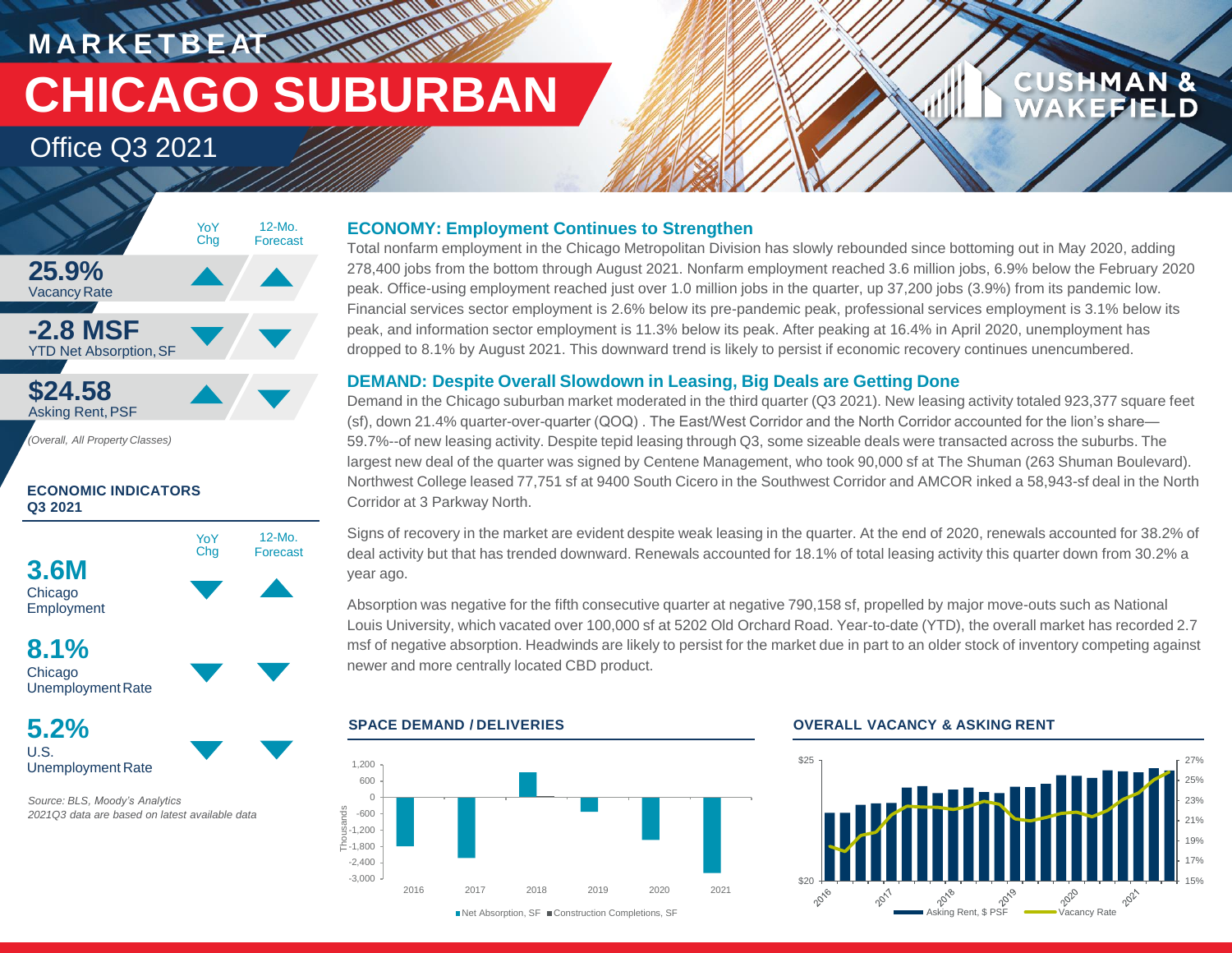## **MARKETBEAT 11 MMWWWW THE ULTIMATER CHICAGO SUBURBAN** Office Q3 2021

### **SUPPLY: Sublease Supply Still Climbing**

The market added 640,335 sf of vacant space during Q3, pushing the overall vacancy rate to 25.9%, an increase of 80 basis points (bps) QOQ and 380 bps year-over-year (YOY). There is 24.2 msf of vacant space across the market, up from 21.3 msf one year ago. The Northwest corridor recorded the highest vacancy in the market at 30.3%, largely due to sizeable move-outs by Protective Life Insurance (55,000 sf), National Union Fire Insurance (40,556 sf) and Pearson Education (29,989 sf). O'Hare remains comparatively tight, with vacancy ending the quarter at 19.4%--650 bps below the market average.

Sublease vacancy increased for the ninth consecutive quarter and has doubled since the start of the pandemic, ending the quarter at 2.0 msf. The East/West Corridor and the Northwest Corridor recorded the largest YOY increase in vacant sublease supply, adding 374,800 sf and 353,200 sf, respectively. There is an additional 2.4 msf of sublease space being marketed for future occupancy, bringing the total sublease available space in the market to 4.4 msf. The East/West Corridor recorded the largest increase in vacant space with 258,840 sf added in Q3; vacancy in the submarket is currently 25.1%, up 610 bps YOY.

Suburban construction activity remains muted with only 700 Oakmont under construction. However, T3 Oak Brook Commons by Hines passed the proposal stage; if construction moves forward, the asset will add 300,000 sf to the East/West Corridor.

### **PRICING: Rents Continue to Soften**

After staying stable through much of the year; rental rates have softened. Overall gross asking rents dropped 0.4% QOQ to \$24.58 per square foot (psf). The only submarket to record rent growth was North submarket which saw an increase of 0.5% QOQ to \$30.54 psf, buoyed by high asking rents within the City of Evanston. Class A Rents were relatively flat this quarter up by 0.2% to \$29.55 psf. Class A asking rents in the inner suburban submarkets – Eastern East/West, Near North, and O'Hare – increased 0.5% QOQ to \$32.82 psf; while the outer suburban Class A rents declined by 0.3% QOQ to \$27.33 psf.

### **OUTLOOK**

- Leasing momentum decelerated in Q3 2021 and will likely remain muted.
- Vacancy will likely increase at an accelerated pace as 2.4 msf of sublease space available for future occupancy could potentially hit the market over the next several months.
- A surplus of sublease supply combined with limited demand will exert more downward pressure on asking rents in 2021 and 2022. **2021 and 2022.** Contact the contact of the contact of the contact of the contact of the contact of the contact of the contact of the contact of the contact of the contact of the contact of t

### **OVERALL NEW LEASING ACTIVITY**



**CUSHMAN &** 

### **OVERALL VACANCY**



### **CURRENT SUBLEASE AVAILABILITY**



■ Vacant Available for Future Occupancy • As % of Inventory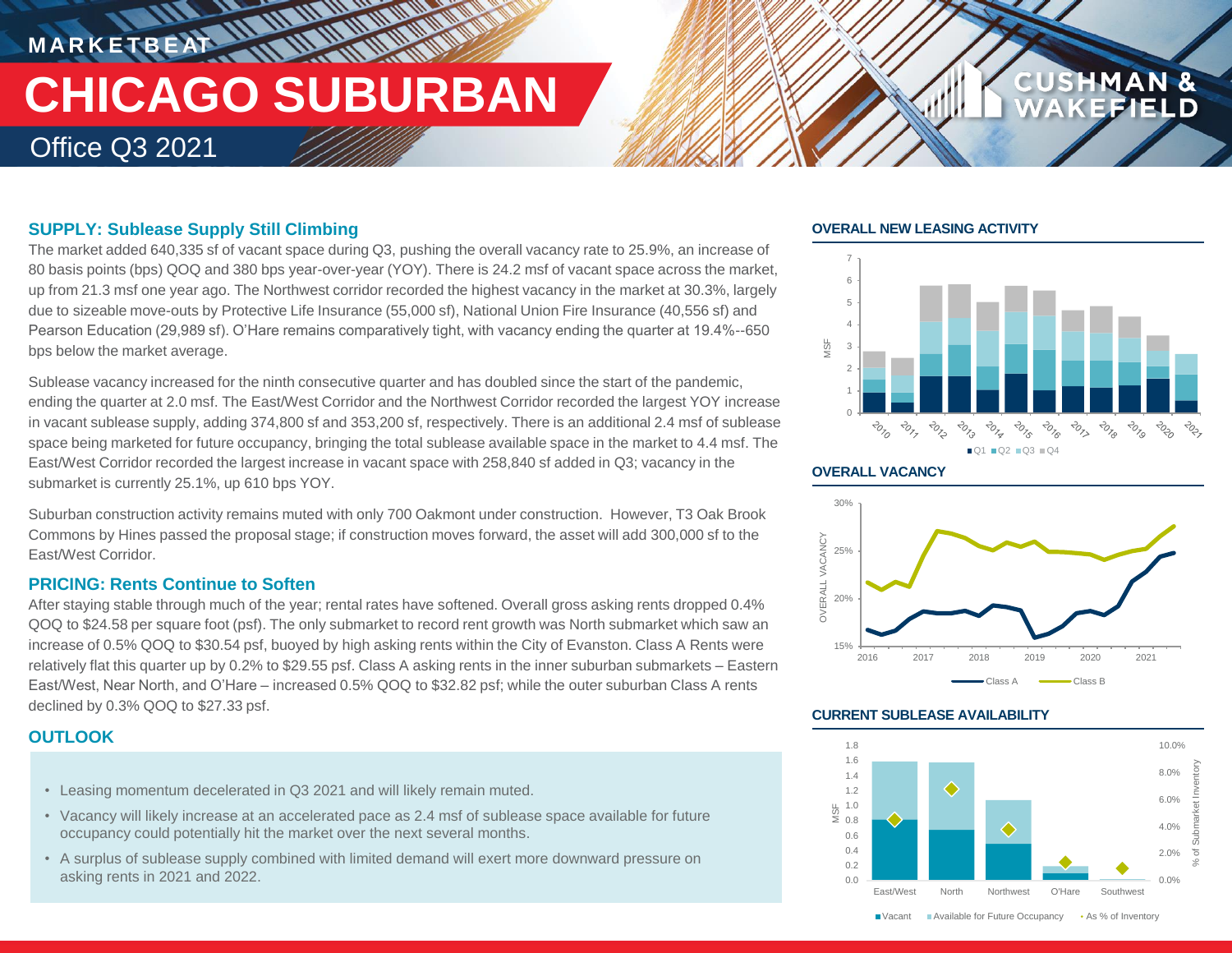## **M A R K E T B E AT**

# **CHICAGO SUBURBAN** Office Q3 2021

**USHM** 

FI D

### **MARKET STATISTICS**

| <b>SUBMARKET</b>                              | <b>INVENTORY</b><br>(SF) | <b>DIRECT</b><br><b>VACANT</b><br>(SF) | <b>SUBLET</b><br><b>VACANT</b><br>(SF) | <b>OVERALL</b><br><b>VACANCY</b><br><b>RATE</b> | <b>CURRENT QTR</b><br><b>OVERALL NET</b><br><b>ABSORPTION(SF)</b> | <b>YTD OVERALL</b><br><b>NETABSORPTION</b><br>(SF) | <b>YTD LEASING</b><br><b>ACTIVITY (SF)</b> | <b>UNDER</b><br><b>CNSTR</b><br>(SF) | <b>OVERALL AVG</b><br><b>ASKING RENT (ALL</b><br><b>CLASSES)*</b> | <b>OVERALL AVG</b><br><b>ASKING RENT</b><br>(CLASS A)* |
|-----------------------------------------------|--------------------------|----------------------------------------|----------------------------------------|-------------------------------------------------|-------------------------------------------------------------------|----------------------------------------------------|--------------------------------------------|--------------------------------------|-------------------------------------------------------------------|--------------------------------------------------------|
| Far Northwest                                 | 3,762,484                | 1,024,989                              | 55,584                                 | 28.7%                                           | $-114,985$                                                        | $-77,825$                                          | 92,576                                     | $\overline{0}$                       | \$18.94                                                           | N/A                                                    |
| <b>Central Northwest</b>                      | 20,861,619               | 5,971,774                              | 343,860                                | 30.3%                                           | $-83,903$                                                         | $-446,842$                                         | 463,511                                    | $\overline{0}$                       | \$23.42                                                           | \$27.13                                                |
| North DuPage                                  | 3,725,387                | 1,109,978                              | 93,287                                 | 32.3%                                           | $-11,743$                                                         | 52,661                                             | 58,867                                     | $\mathbf{0}$                         | \$23.97                                                           | \$26.13                                                |
| <b>NORTHWEST TOTALS</b>                       | 28,349,490               | 8,106,741                              | 492,731                                | 30.3%                                           | $-210,631$                                                        | $-472,006$                                         | 614,954                                    | $\mathbf{0}$                         | \$23.16                                                           | \$23.09                                                |
| Far North                                     | 1,043,209                | 263,169                                | 0                                      | 25.2%                                           | 8,000                                                             | 2,646                                              | 19,040                                     | $\mathbf 0$                          | \$15.40                                                           | N/A                                                    |
| Central North/Tri-State                       | 16,577,895               | 3,933,059                              | 532,315                                | 26.9%                                           | $-25,227$                                                         | $-97,253$                                          | 447,824                                    | $\overline{0}$                       | \$25.67                                                           | \$29.72                                                |
| Near North                                    | 5,578,464                | 1,080,715                              | 147,294                                | 22.0%                                           | $-103,488$                                                        | $-299,356$                                         | 145,929                                    | $\overline{0}$                       | \$27.30                                                           | \$32.86                                                |
| <b>NORTH TOTALS</b>                           | 23,199,568               | 5,276,943                              | 679,609                                | 25.7%                                           | $-120,715$                                                        | $-393.963$                                         | 612,793                                    | $\mathbf{0}$                         | \$25.46                                                           | \$30.54                                                |
| Eastern East / West                           | 21,750,682               | 4,591,712                              | 698,674                                | 24.3%                                           | $-187,318$                                                        | $-640,615$                                         | 664,366                                    | 84,000                               | \$24.68                                                           | \$30.42                                                |
| Western East / West                           | 13,471,184               | 3,439,195                              | 120,132                                | 26.4%                                           | $-219,531$                                                        | $-863,773$                                         | 308,422                                    | $\overline{0}$                       | \$23.43                                                           | \$26.60                                                |
| <b>EAST / WEST TOTALS</b>                     | 35,221,866               | 8,030,907                              | 818,806                                | 25.1%                                           | $-406,849$                                                        | $-1,504,388$                                       | 972,788                                    | 84,000                               | \$24.16                                                           | \$28.88                                                |
| O'Hare                                        | 12,788,734               | 2,383,762                              | 98,301                                 | 19.4%                                           | $-25,802$                                                         | $-370,475$                                         | 347,236                                    | $\mathbf{0}$                         | \$30.04                                                           | \$36.86                                                |
| <b>Southwest</b>                              | 2,179,136                | 408,922                                | 4,791                                  | 19.0%                                           | $-26,161$                                                         | $-31,173$                                          | 131,590                                    | $\mathbf{0}$                         | \$19.90                                                           | N/A                                                    |
| <b>SUBURBAN TOTALS</b>                        | 101,738,794              | 24, 207, 275                           | 2,094,238                              | 25.9%                                           | $-790, 158$                                                       | $-2,772,005$                                       | 2,679,361                                  | 84,000                               | \$24.58                                                           | \$29.55                                                |
| *Rental rates reflect gross asking \$psf/year |                          |                                        |                                        |                                                 |                                                                   |                                                    |                                            |                                      |                                                                   |                                                        |
| <b>CLASS</b>                                  | <b>INVENTORY</b><br>(SF) | <b>DIRECT</b><br><b>VACANT</b><br>(SF) | <b>SUBLET</b><br><b>VACANT</b><br>(SF) | <b>OVERALL</b><br><b>VACANCY</b><br><b>RATE</b> | <b>CURRENT QTR</b><br><b>OVERALL NET</b><br><b>ABSORPTION(SF)</b> | <b>YTD OVERALL</b><br><b>NETABSORPTION</b><br>(SF) | <b>YTD LEASING</b><br><b>ACTIVITY (SF)</b> | <b>UNDER</b><br><b>CNSTR</b><br>(SF) | <b>DIRECT AVG</b><br><b>ASKING RENT</b>                           | <b>OVERALL AVG</b><br><b>ASKING RENT</b><br>(CLASS A)* |
| <b>CLASS A</b>                                | 40,026,990               | 8,714,962                              | 1,216,019                              | 24.8%                                           | $-161,399$                                                        | $-1,200,238$                                       | 1,114,901                                  | $\overline{0}$                       | \$30.01                                                           | \$29.55                                                |
| <b>CLASS B</b>                                | 44,952,126               | 11,554,136                             | 850,915                                | 27.6%                                           | $-467,670$                                                        | $-1,171,242$                                       | 1,166,660                                  | 84,000                               | \$22.92                                                           | \$22.51                                                |
| <b>CLASS C</b>                                | 16,759,678               | 3,938,177                              | 27,304                                 | 23.7%                                           | $-161,089$                                                        | $-400,525$                                         | 397,800                                    | $\overline{0}$                       | \$17.91                                                           | \$17.88                                                |
|                                               |                          |                                        |                                        |                                                 |                                                                   |                                                    |                                            |                                      |                                                                   |                                                        |

*\*Rental rates reflect gross asking \$psf/year*

**KEY LEASE TRANSACTIONS Q3 2021**

| <b>PROPERTY</b>                              | <b>SUBMARKET</b>           | <b>TENANT</b>                  | <b>RSF</b> | <b>TYPE</b> |
|----------------------------------------------|----------------------------|--------------------------------|------------|-------------|
| 263 Shuman Boulevard                         | Western East/West Corridor | Centene Management Company LLC | 90,000     | <b>New</b>  |
| 9400 South Cicero Avenue                     | Southwest Corridor         | NW College                     | 77,751     | <b>New</b>  |
| 3 Parkway North                              | Central North/Tri-State    | AMCOR                          | 58,943     | <b>New</b>  |
| 2650 Warrenville Road                        | Eastern East/West Corridor | PNC Bank, National Association | 55,988     | Renewal*    |
| 1450 American Lane                           | Central Northwest          | Ally Financial Inc.            | 55,042     | <b>New</b>  |
| *Renewals not included in leasing statistics |                            |                                |            |             |